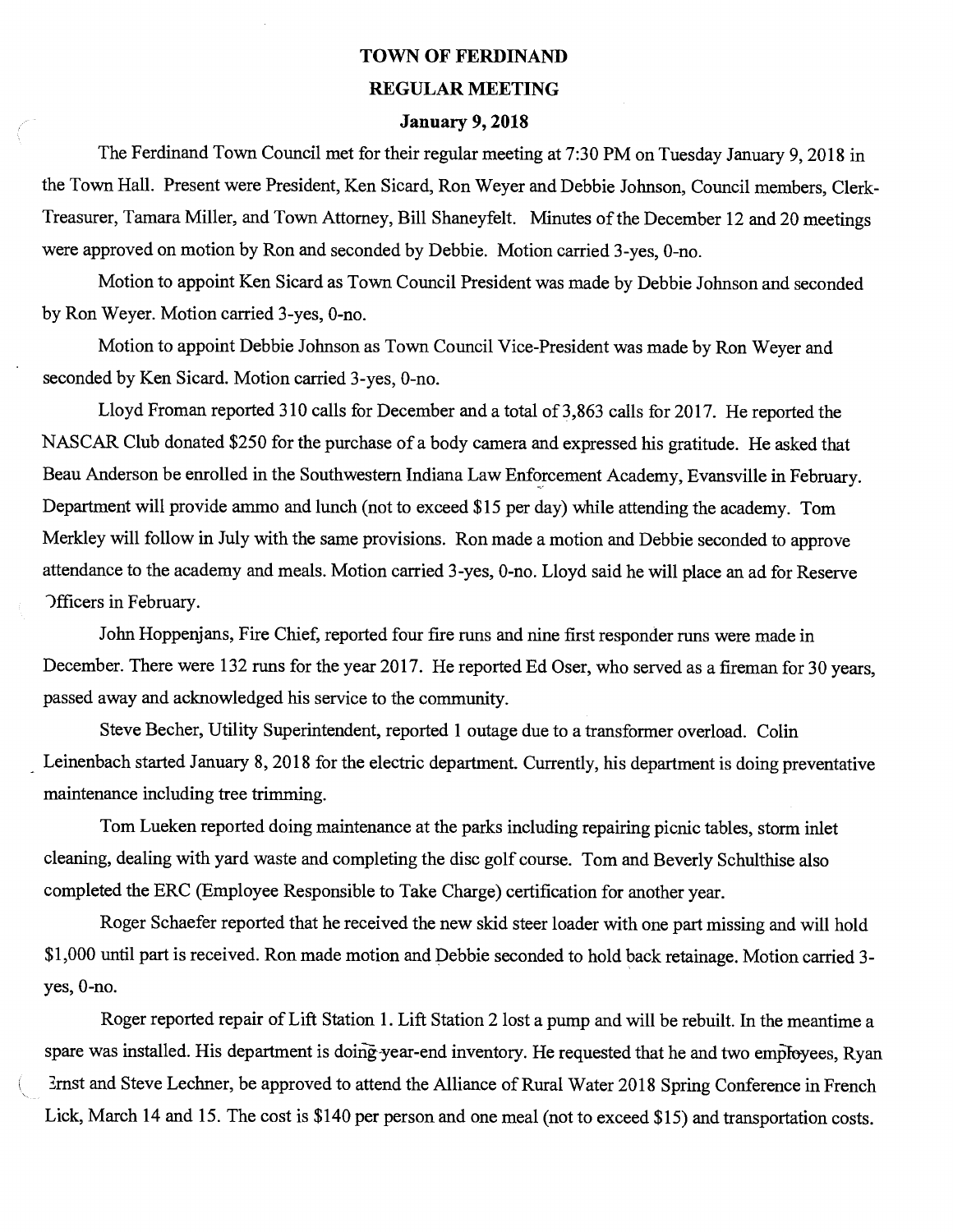A motion was made by Debbie to approve attendance at the conference. Ron seconded the motion. Motion carried 3-yes, 0-no.

C

Roger discussed the options for disposing of the Bigfoot truck, possibly the sale of truck or dismantling the truck to sell as scrap metal. Motion was made by Debbie to declare Bigfoot truck surplus. Ron seconded the motion. Motion carried 3-yes, 0-no.

Motion was made by Ron to have Roger Schaefer and Bill Shaneyfelt establish bid parameters on the Bigfoot truck. The truck will be put out for bids in March. Debbie seconded the motion. Motion carried 3-yes, 0-no.

Matt Weyer, Park Board President, stated all of the disc golf holes are ready at the 18<sup>th</sup> Street Park. He added that within 10 minutes of completion, the course was being used. They are working on tee boxes. Equipment can be rented out at the YMCA or is available for purchase at All-Star Sports. The project was totally fimded by donations and sponsorships. He is waiting on prices to resurface the playground areas.

Chris James reported the annual Homeland Security Informational meeting will be Tuesday, February 20 at 7 pm. at the Legion with Carl Deel, who will provide requirements for festival and events. Reservations are requested, but not required. Contact Chris James at ciames@ferdinandindiana.org or 812-367-2282 or Sue Fink at finkster@psci.net or 812-860-2839. The Ferdinand Chamber is working with the Huntingburg Chamber to plan a series of seminars starting on January 30 with Launching Your Own Business, Funding Your Business - n February, Legal Questions in March, Location, Location, Location in May, Marketing in July and concluding with an open panel discussion in September. He stated preparations were beginning for the Folk Festival to be held in September.

At 8:00 pm. a Motion was made by Ron Weyer to close bids for the project to pave  $5^{th}$ - $8^{th}$  and  $13^{th}$ - $16^{th}$ on Virginia Street and 16<sup>th</sup> Street from Virginia to Main. Deb Johnson seconded the motion. Motion carried 3yes, 0-no. The first bid opened was from Hunter Paving & Construction for \$72,822. The second bid opened was from J. H. Rudolph & Co. for \$79,072.50. The third bid opened was from Calcar Paving Inc. for \$59,080.45.

A motion was made by Ron to authorize acceptance of the lowest bid from Calcar Paving upon satisfactory review of the bid specifications by Tom Lueken and Bill Shaneyfelt or Sharon Bohnenkemper. The review shall be completed within 14 days. Debbie seconded the motion. Motion carried 3-yes, 0-no.

Under Old Business, Chris James reported all payments have been made to Quality Craft on the Virginia St. & W. 16<sup>th</sup> Street Water Main project, with the exception of \$1,600. which is being held until the cornerstone on the Greulich property is replaced.

- Roger Schaefer gave an update of the wastewater plant. He noted problems with the gates and fence. The gate was laid out wrong, the poles have not all been set and concrete was poured in the wrong spot. In his opinion, Graves Plumbing should cover these corrections under the warranty and these items have been added to the punch list. Debbie expressed a safety concern due to a lack of fence or gate. Schaefer was directed to add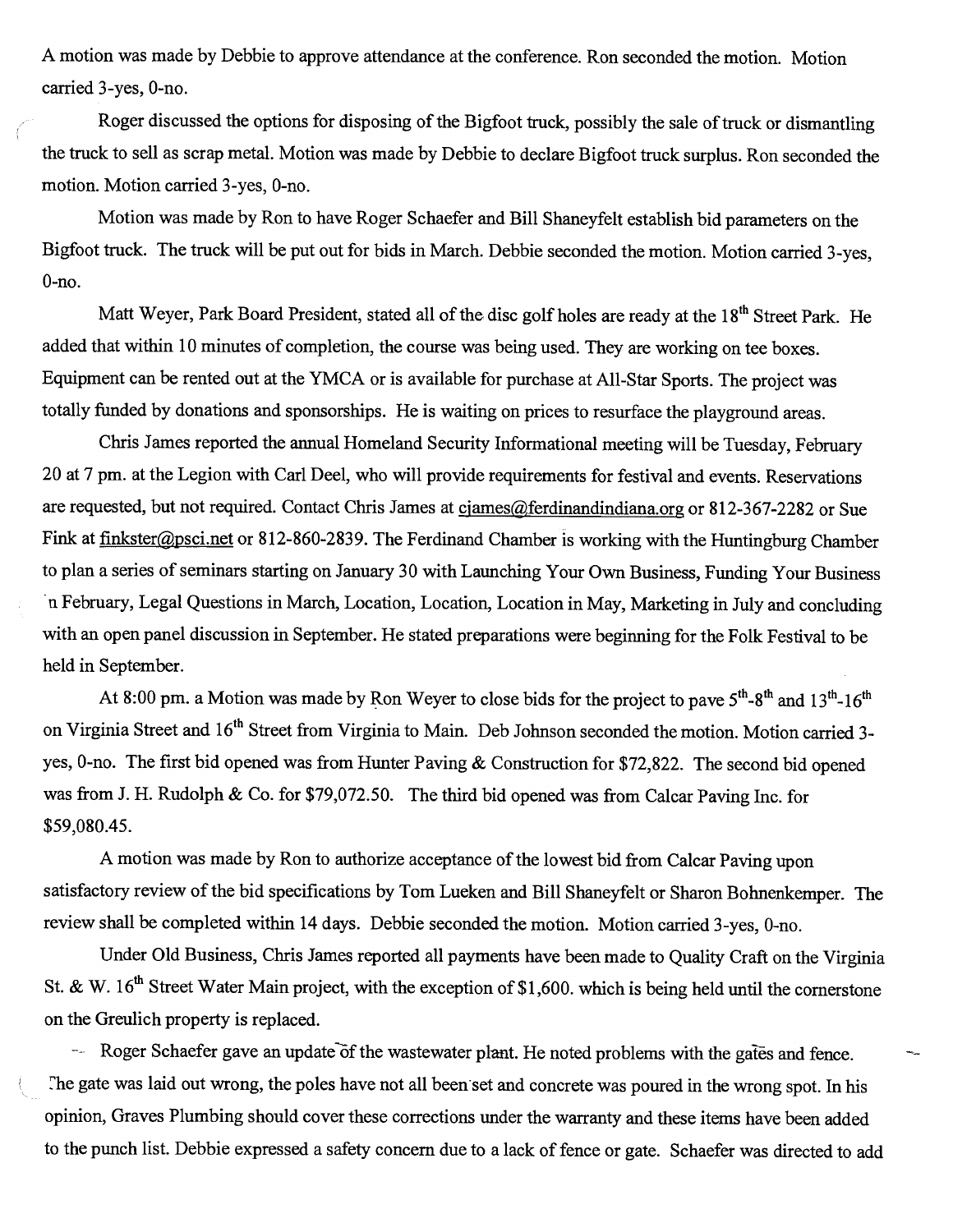an orange safety fence or require Graves to put a temporary fence to prevent access. Most of the punch list items will be addressed in the spring.

Fire Chief John Hoppenjans and assistant Luke Fleck reported on their recent trip to Louisiana where they visited the plant where the pumper truck will be built. They went through the design item by item and then brought back preliminary plans to verify all expectations will be met. After final confirmation, the truck will be built within 290 days. John and Luke reported the old fire truck will be put up for sale once the new truck is up and running. Proceeds shall go toward the payment of the new truck. It will take 2 weeks to prep the new truck once it is received, then the old truck can be sold.

Matt Weyer, Park Board President, reported the contract has been fully executed for a grant in the amount of \$200, 000 to develop the walking trail at the Old Lake. Universal Design is drafting the plans.

There was a motion made by Debbie to approve the official contract with Universal Design regarding the W. 23<sup>rd</sup> St. Project Design and Construction upon final review by Tom Lueken. The payments shall be made in two installments: \$17,700 upon the completion of the Final Design and Bidding Phase and \$13,000 upon the completion of the Construction Phase. The total contact is \$30,700. The motion was seconded by Ron. Motion carried 3-yes, 0-no.

Steve Becher stated we will do the tap for the utilities for the Sisters Project. Steve will get bids on parts and do the labor in-house. He will report at the February meeting.

Steve Becher and Chris James presented a 5 year budget totaling \$610,500. A budget was distributed that included a storage building that will house a chipper, mini-track hoe, wire storage and skid steer. Based on his 5 year budget of \$610,500 divided by 5 years, an increase of \$122,100 per year is needed. A report issued in the prior year by Umbaugh & Associates calculated a \$91,600/year would result in a 12% increase; \$208,000/year would result in a 37% increase. Bill Shaneyfelt will analyze the numbers and return with a figure that will net the necessary funds, possibly an increase of 13%-16%. For comparison purposes, an average usage of 4,000 gallons per month is now billed at \$28.91. The 12% increase would increase that bill to \$32.98, or a \$4.07 increase. The actual amount will be slightly higher. The Umbaugh report showed the average monthly costs in neighboring communities and the city of Jasper was then charging \$34.91 for 4,000 gallons. Shaneyfelt noted Ferdinand's rate will still be one of the lowest in the region. Once the determination is made, it will take a couple of months to work through the required process to change the rates and then go through a full billing cycle before the new rate would take effect.

There was discussion regarding the Rickelman fence. A Motion was made by Debbie Johnson that the town will contribute a maximum of \$2,567.35 which is  $\frac{1}{2}$  of the total cost of \$5,134.70. Rickelman would complete the work. The town could order material to save him sales tax. The motion was seconded by ton. Motion carried 3-yes, 0-no.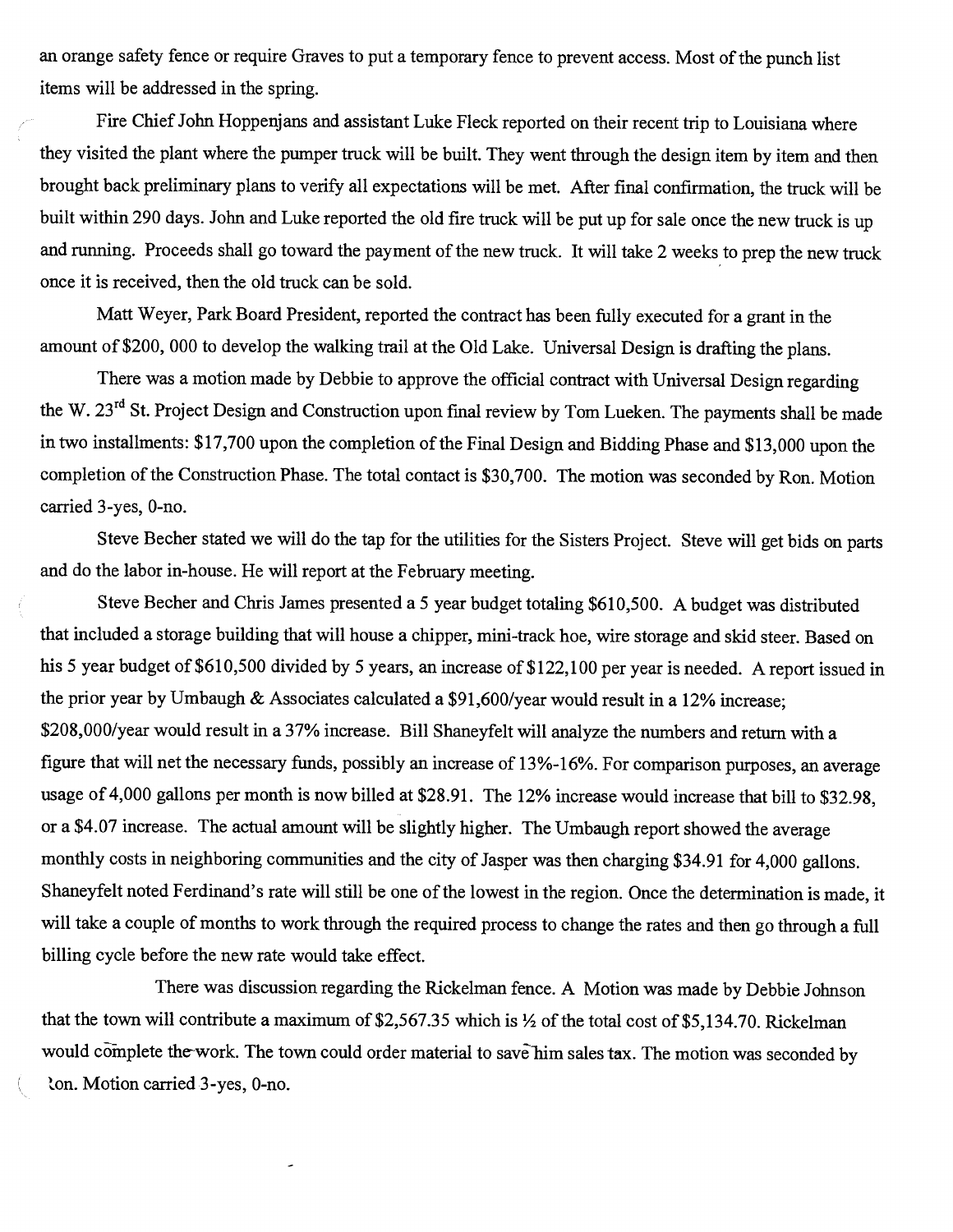Tom Lueken reported the Senior Citizens Building is in need of new ADA accessible front and back doors. There is money available in the building fund. He will get pricing and drawings for the next meeting.

Debbie Johnson made a motion and Ron seconded to approve the contract for Use of Municipal Public Parks with Ferdinand Township for \$26,000. Also in motion Ken Sicard and Tamara Miller to sign the contract. Motion carried 3-yes, 0-no. The contract will be paid in two installments: \$13,000 on June 30, 2018 and \$13,000 on December 30, 2018. This is a \$1,000 increase over 2017.

The Fire Protection contract with Ferdinand Township was approved for \$36,000 on a motion by Ron and seconded by Debbie. Also in motion Ken Sicard and Tamara Miller to sign the contract. Motion carried 3 yes, 0-no. The contract is to be paid in two installments: \$18,000 on June 30, 2018 and \$18,000 on December 30, 2018. This is a \$1,000 increase over 2017.

Ordinance 2018-01, an ordinance creating Chapter 9.05 of Title 9 "Vehicles and Traffic" of the Town of Ferdinand Municipal Code relating to Compression Braking and Repealing Section 9.06.040(8) regarding Mufflers, and amending Section1.12.040. The town council determines that the creation of unnecessary and excessive noise and sound within the corporate limits of the Town of Ferdinand is a detriment to the public health, safety and welfare and the quality of life of the citizens of the Town during the hours of 9 pm  $-7$  am. It was determined after discussion with Lloyd Froman, Police Chief, that the fine shall be \$100.for using compression brakes. A motion was made by Debbie Johnson to approve the ordinance at meeting introduced. The motion was seconded by Ron Weyer. Motion carried 3-yes, 0-no.

Ordinance 2018-02, an ordinance enacting Chapter 9.20 to the Ferdinand Municipal Code regarding Off-Road Vehicles was introduced. The Town Council desires to allow the use of off-road vehicles on certain Town streets and municipal parking areas as authorized by State Statute. The Ferdinand Municapl Code shall be amended to add Chapter 9.20. It was determined a first offense will result in a fine of \$25.00 and \$100.00 fine for a second offense within thirty days. A motion was made by Ron to accept the Ordinance at the meeting introduced, seconded by Debbie. Motion carried 3-yes, 0-no.

Ordinance 2018-03, an ordinance amending Chapter 1.12 entitled Ordinance Violations Bureau was introduced. The Town Council desires to update the language of its Municipal Code to comply with State statute and further to accommodate the adoption of an ordinance related to compression braking. A motion was made by Debbie to accept the Ordinance at the meeting introduced, seconded by Ron. Motion carried 3-yes, 0 no.

Resolution 2018-01, a resolution to encumber funds for a payment to Eck Mundy for \$1,641.00 for a computer for Chris James, Town Manager, from 2017 budget to be purchased in 2018. A motion was made by Debbie Johnson to accept the resolution as presented, seconded by Ron. Motion carried 3-yes, 0-no.

Per the Dubois County Commissioners nomination, Dan Collignon was reappointed by President of Town Council, Ken Sicard, to the Ferdinand Economic Development Commission for the term February 1, 2018 - February 1, 2022.